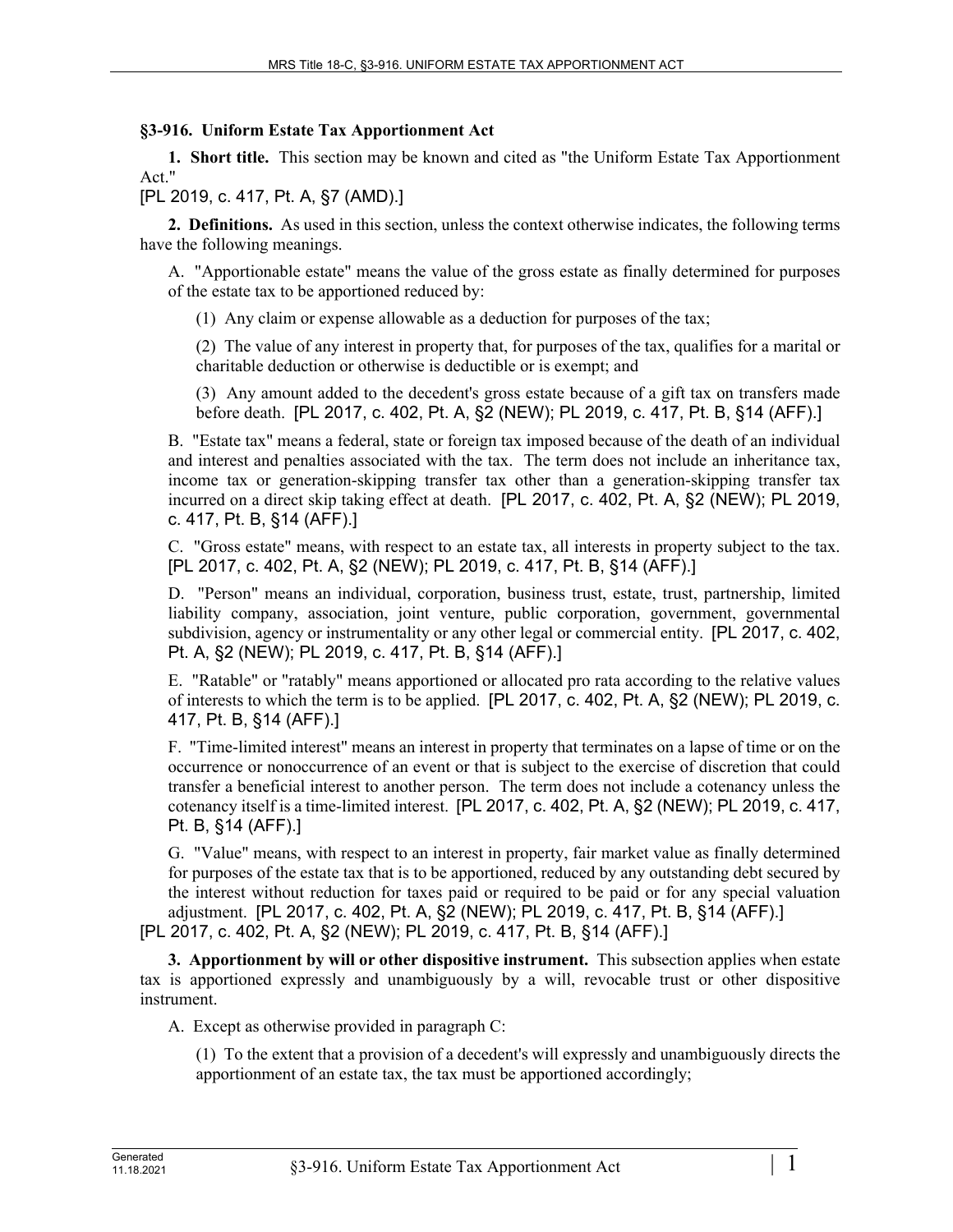(2) Any portion of an estate tax not apportioned pursuant to subparagraph (1) must be apportioned in accordance with any provision of a revocable trust of which the decedent was the settlor that expressly and unambiguously directs the apportionment of an estate tax. If conflicting apportionment provisions appear in 2 or more revocable trust instruments, the provision in the most recently dated instrument prevails. For purposes of this subparagraph:

(a) A trust is revocable if it was revocable immediately after the trust instrument was executed, even if the trust subsequently becomes irrevocable; and

(b) The date of an amendment to a revocable trust instrument is the date of the amended instrument only if the amendment contains an apportionment provision; and

(3) If any portion of an estate tax is not apportioned pursuant to subparagraph (1) or (2), and a provision in any other dispositive instrument expressly and unambiguously directs that any interest in the property disposed of by the instrument is or is not to be applied to the payment of the estate tax attributable to the interest disposed of by the instrument, the provision controls the apportionment of the tax to that interest. [PL 2017, c. 402, Pt. A, §2 (NEW); PL 2019, c. 417, Pt. B, §14 (AFF).]

B. Subject to paragraph C, and unless the decedent expressly and unambiguously directs the contrary:

(1) If an apportionment provision directs that a person receiving an interest in property under an instrument is to be exonerated from the responsibility to pay an estate tax that would otherwise be apportioned to the interest:

(a) The tax attributable to the exonerated interest must be apportioned among the other persons receiving interests passing under the instrument; or

(b) If the values of the other interests are less than the tax attributable to the exonerated interest, the deficiency must be apportioned ratably among the other persons receiving interests in the apportionable estate that are not exonerated from apportionment of the tax;

(2) If an apportionment provision directs that an estate tax is to be apportioned to an interest in property a portion of which qualifies for a marital or charitable deduction, the estate tax must first be apportioned ratably among the holders of the portion that does not qualify for a marital or charitable deduction and then apportioned ratably among the holders of the deductible portion to the extent that the value of the nondeductible portion is insufficient;

(3) Except as otherwise provided in subparagraph (4), if an apportionment provision directs that an estate tax be apportioned to property in which one or more time-limited interests exist, other than interests in specified property under subsection 7, the tax must be apportioned to the principal of that property, regardless of the deductibility of some of the interests in that property; and

(4) If an apportionment provision directs that an estate tax is to be apportioned to the holders of interests in property in which one or more time-limited interests exist and a charity has an interest that otherwise qualifies for an estate tax charitable deduction, the tax must first be apportioned, to the extent feasible, to interests in property that have not been distributed to the persons entitled to receive the interests. [PL 2017, c. 402, Pt. A, §2 (NEW); PL 2019, c. 417, Pt. B, §14 (AFF).]

C. A provision that apportions an estate tax is ineffective to the extent that it increases the tax apportioned to a person having an interest in the gross estate over which the decedent had no power to transfer immediately before the decedent executed the instrument in which the apportionment direction was made. For purposes of this subsection, a testamentary power of appointment is a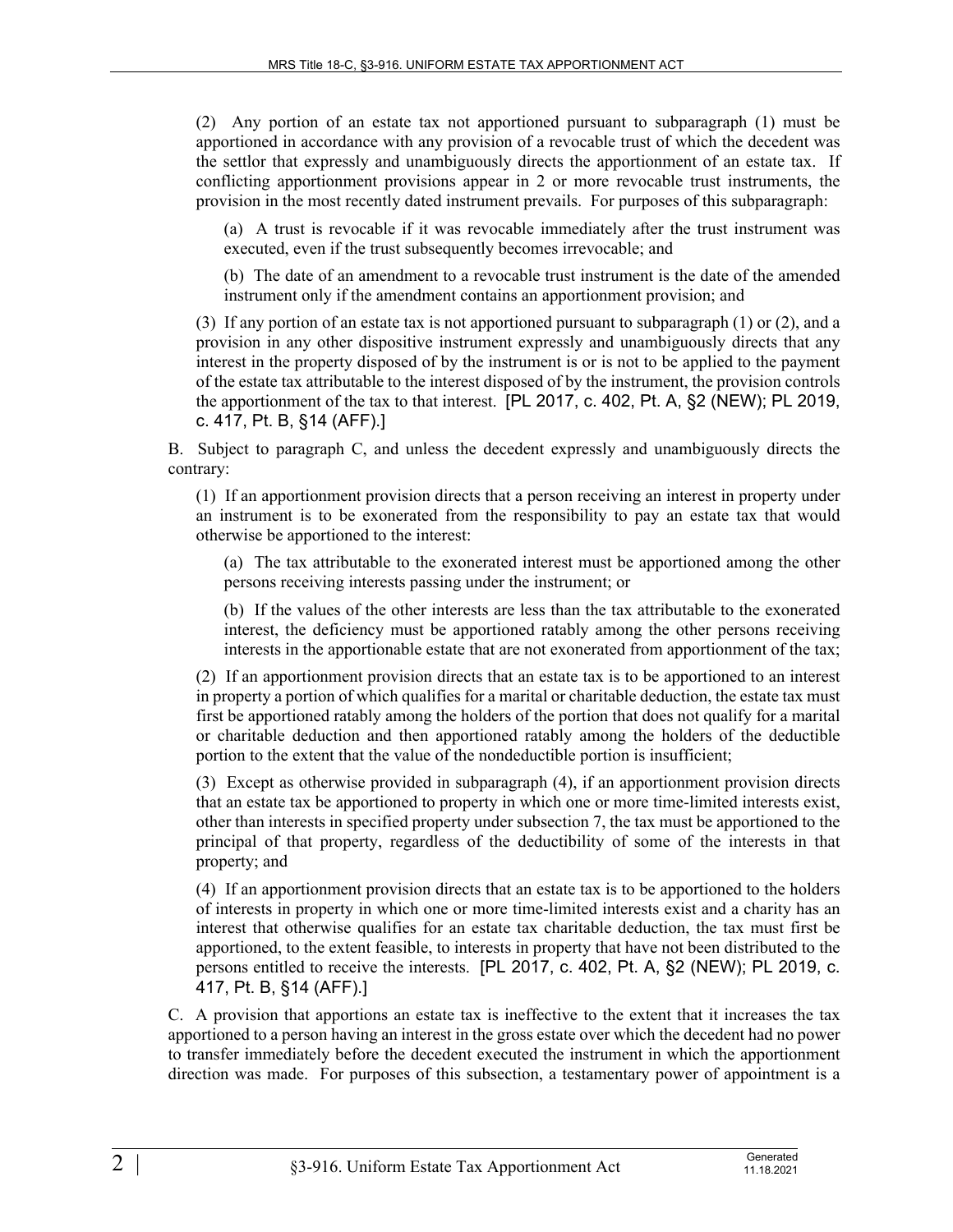power to transfer the property that is subject to the power. [PL 2017, c. 402, Pt. A, §2 (NEW); PL 2019, c. 417, Pt. B, §14 (AFF).]

[PL 2017, c. 402, Pt. A, §2 (NEW); PL 2019, c. 417, Pt. B, §14 (AFF).]

**4. Statutory apportionment of estate taxes.** To the extent that apportionment of an estate tax is not controlled by an instrument described in subsection 3 and except as otherwise provided in subsections 6 and 7:

A. Subject to paragraphs B, C and D, the estate tax is apportioned ratably to each person that has an interest in the apportionable estate; [PL 2017, c. 402, Pt. A, §2 (NEW); PL 2019, c. 417, Pt. B, §14 (AFF).]

B. A generation-skipping transfer tax incurred on a direct skip taking effect at death is charged to the person to whom the interest in property is transferred; [PL 2017, c. 402, Pt. A, §2 (NEW); PL 2019, c. 417, Pt. B, §14 (AFF).]

C. If property is included in the decedent's gross estate pursuant to Section 2044 of the United States Internal Revenue Code of 1986, as amended, or any similar estate tax provision, the difference between the total estate tax for which the decedent's estate is liable and the amount of estate tax for which the decedent's estate would have been liable if the property had not been included in the decedent's gross estate is apportioned ratably among the holders of interests in the property. The balance of the tax, if any, is apportioned ratably to each other person having an interest in the apportionable estate; and [PL 2017, c. 402, Pt. A, §2 (NEW); PL 2019, c. 417, Pt. B, §14 (AFF).]

D. Except as otherwise provided in subsection 3, paragraph B, subparagraph (4) and except as to property to which subsection 7 applies, an estate tax apportioned to persons holding interests in property subject to a time-limited interest must be apportioned, without further apportionment, to the principal of that property. [PL 2017, c. 402, Pt. A, §2 (NEW); PL 2019, c. 417, Pt. B, §14 (AFF).]

[PL 2017, c. 402, Pt. A, §2 (NEW); PL 2019, c. 417, Pt. B, §14 (AFF).]

**5. Credits and deferrals.** Except as otherwise provided in subsections 6 and 7, this subsection applies to credits and deferrals of estate taxes.

A. A credit resulting from the payment of gift taxes or from estate taxes paid on property previously taxed inures ratably to the benefit of all persons to whom the estate tax is apportioned. [PL 2017, c. 402, Pt. A, §2 (NEW); PL 2019, c. 417, Pt. B, §14 (AFF).]

B. A credit for state or foreign estate taxes inures ratably to the benefit of all persons to whom the estate tax is apportioned, except that the amount of a credit for a state or foreign tax paid by a beneficiary of the property on which the state or foreign tax was imposed, directly or by a charge against the property, inures to the benefit of the beneficiary. [PL 2017, c. 402, Pt. A, §2 (NEW); PL 2019, c. 417, Pt. B, §14 (AFF).]

C. If payment of a portion of an estate tax is deferred because of the inclusion in the gross estate of a particular interest in property, the benefit of the deferral inures ratably to the persons to whom the estate tax attributable to the interest is apportioned. The burden of any interest charges incurred on a deferral of taxes and the benefit of any tax deduction associated with the accrual or payment of the interest charge are allocated ratably among the persons receiving an interest in the property. [PL 2017, c. 402, Pt. A, §2 (NEW); PL 2019, c. 417, Pt. B, §14 (AFF).]

[PL 2017, c. 402, Pt. A, §2 (NEW); PL 2019, c. 417, Pt. B, §14 (AFF).]

**6. Insulated property; advancement of tax.** This subsection applies when the estate includes property that is unavailable for payment of estate tax due to impossibility or impracticability.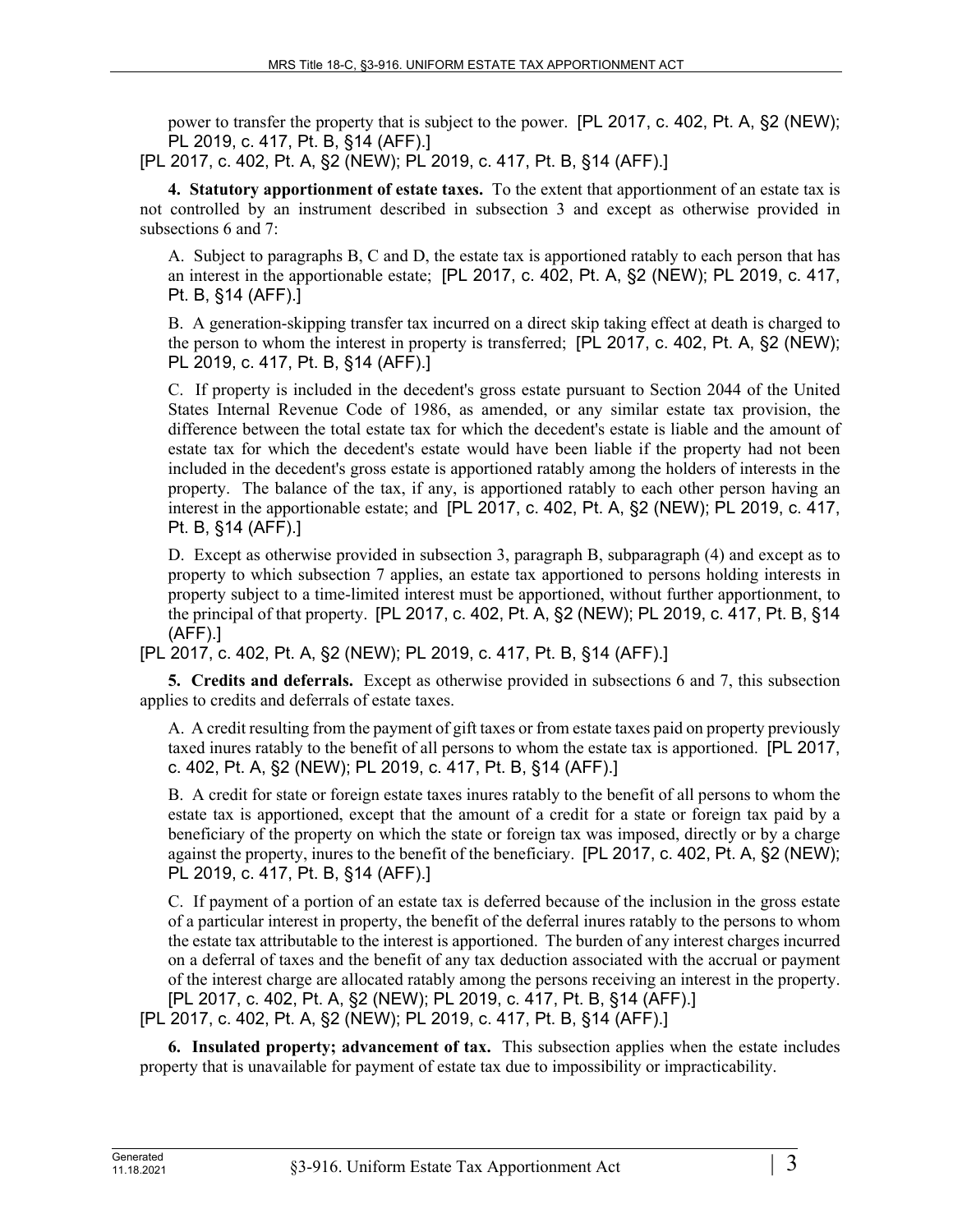A. As used in this subsection, unless the context otherwise indicates, the following terms have the following meanings.

(1) "Advanced fraction" means a fraction that has as its numerator the amount of the advanced tax and as its denominator the value of the interests in insulated property to which that tax is attributable.

(2) "Advanced tax" means the aggregate amount of estate tax attributable to interests in insulated property that is required to be advanced by uninsulated holders under paragraph C.

(3) "Insulated property" means property subject to a time-limited interest that is included in the apportionable estate but is unavailable for payment of an estate tax because of impossibility or impracticability.

(4) "Uninsulated holder" means a person who has an interest in uninsulated property.

(5) "Uninsulated property" means property included in the apportionable estate other than insulated property. [PL 2017, c. 402, Pt. A, §2 (NEW); PL 2019, c. 417, Pt. B, §14 (AFF).]

B. If an estate tax is to be advanced pursuant to paragraph C by persons holding interests in uninsulated property subject to a time-limited interest other than property to which subsection 7 applies, the tax must be advanced, without further apportionment, from the principal of the uninsulated property. [PL 2017, c. 402, Pt. A, §2 (NEW); PL 2019, c. 417, Pt. B, §14 (AFF).]

C. Subject to subsection 9, paragraphs B and D, an estate tax attributable to interests in insulated property must be advanced ratably by uninsulated holders. If the value of an interest in uninsulated property is less than the amount of estate taxes otherwise required to be advanced by the holder of that interest, the deficiency must be advanced ratably by the persons holding interests in properties that are excluded from the apportionable estate under subsection 2, paragraph A, subparagraph (2) as if those interests were in uninsulated property. [PL 2017, c. 402, Pt. A, §2 (NEW); PL 2019, c. 417, Pt. B, §14 (AFF).]

D. A court having jurisdiction to determine the apportionment of an estate tax may require a beneficiary of an interest in insulated property to pay all or part of the estate tax otherwise apportioned to the interest if the court finds that it would be substantively more equitable for that beneficiary to bear the tax liability personally than for that part of the tax to be advanced by uninsulated holders. [PL 2017, c. 402, Pt. A, §2 (NEW); PL 2019, c. 417, Pt. B, §14 (AFF).]

E. When a distribution of insulated property is made, each uninsulated holder may recover from the distributee a ratable portion of the advanced fraction of the property distributed. To the extent that undistributed insulated property ceases to be insulated, each uninsulated holder may recover from the property a ratable portion of the advanced fraction of the total undistributed property. [PL 2017, c. 402, Pt. A, §2 (NEW); PL 2019, c. 417, Pt. B, §14 (AFF).]

F. Upon a distribution of insulated property for which, pursuant to paragraph D, the distributee becomes obligated to make a payment to uninsulated holders, a court may award an uninsulated holder a recordable lien on the distributee's property to secure the distributee's obligation to that uninsulated holder. [PL 2017, c. 402, Pt. A, §2 (NEW); PL 2019, c. 417, Pt. B, §14 (AFF).] [PL 2017, c. 402, Pt. A, §2 (NEW); PL 2019, c. 417, Pt. B, §14 (AFF).]

**7. Apportionment and recapture of special elective benefits.** The reduction in estate tax due to election of a special elective benefit must be apportioned in accordance with this subsection.

A. As used in this subsection, unless the context otherwise indicates, the following terms have the following meanings.

(1) "Special elective benefit" means a reduction in an estate tax obtained by an election for: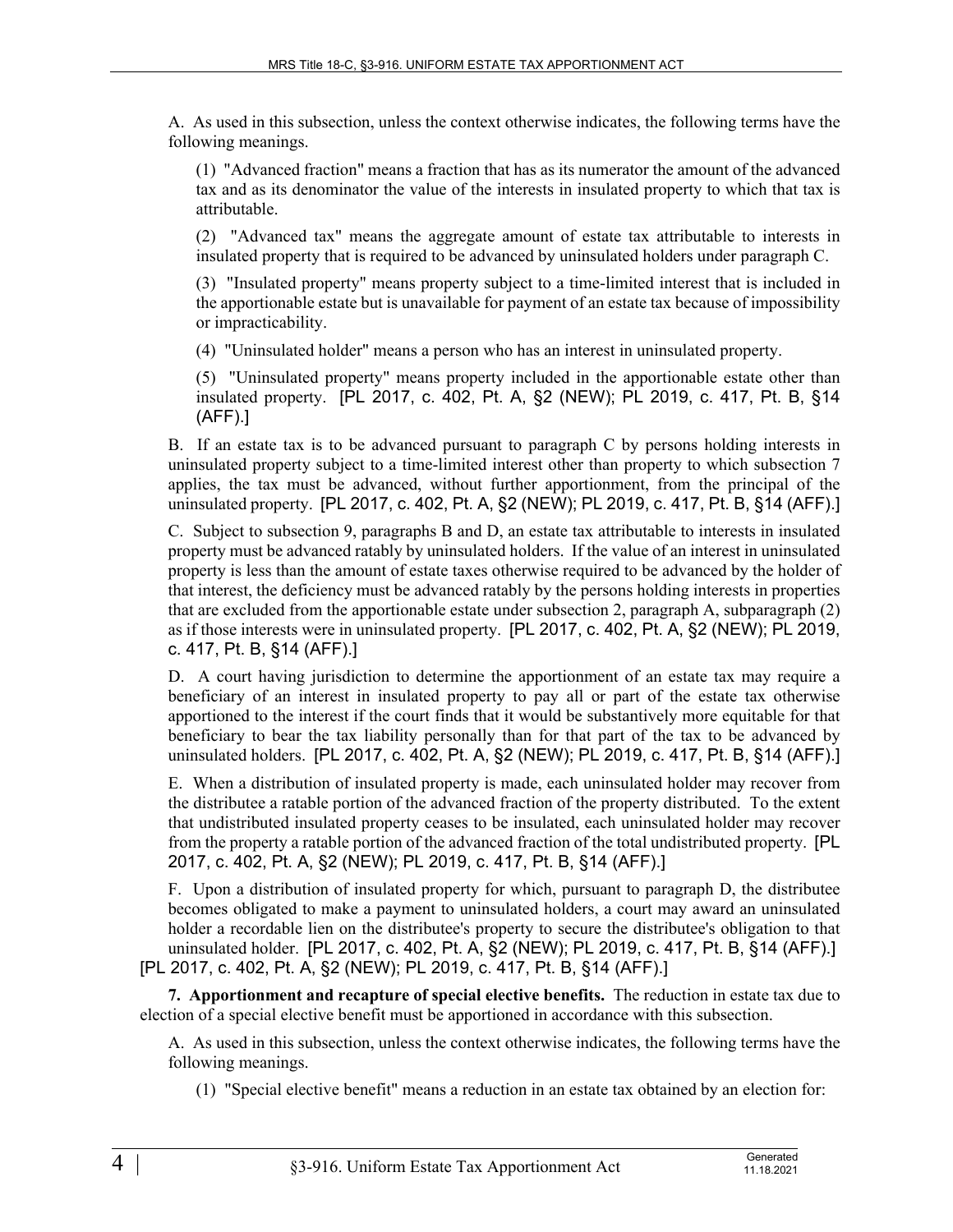(a) A reduced valuation of specified property that is included in the gross estate;

(b) A deduction from the gross estate, other than a marital or charitable deduction, allowed for specified property; or

(c) An exclusion from the gross estate of specified property.

(2) "Specified property" means property for which an election has been made for a special elective benefit. [PL 2017, c. 402, Pt. A, §2 (NEW); PL 2019, c. 417, Pt. B, §14 (AFF).]

B. If an election is made for one or more special elective benefits, an initial apportionment of a hypothetical estate tax must be computed as if no election for any of those benefits had been made. The aggregate reduction in estate tax resulting from all elections made must be allocated among holders of interests in the specified property in the proportion that the amount of deduction, reduced valuation or exclusion attributable to each holder's interest bears to the aggregate amount of deductions, reduced valuations and exclusions obtained by the decedent's estate from the elections. If the estate tax initially apportioned to the holder of an interest in specified property is reduced to zero, any excess amount of reduction reduces ratably the estate tax apportioned to other persons that receive interests in the apportionable estate. [PL 2017, c. 402, Pt. A, §2 (NEW); PL 2019, c. 417, Pt. B, §14 (AFF).]

C. An additional estate tax imposed to recapture all or part of a special elective benefit must be charged to the persons that are liable for the additional tax under the law providing for the recapture. [PL 2017, c. 402, Pt. A, §2 (NEW); PL 2019, c. 417, Pt. B, §14 (AFF).]

[PL 2017, c. 402, Pt. A, §2 (NEW); PL 2019, c. 417, Pt. B, §14 (AFF).]

**8. Securing payment of estate tax from property in possession of fiduciary.** A fiduciary may ensure that a distributee will pay the distributee's share of the estate tax through one of the following methods.

A. A fiduciary may defer a distribution of property until the fiduciary is satisfied that adequate provision for payment of the estate tax has been made. [PL 2017, c. 402, Pt. A, §2 (NEW); PL 2019, c. 417, Pt. B, §14 (AFF).]

B. A fiduciary may withhold from a distributee an amount equal to the amount of estate tax apportioned to an interest of the distributee. [PL 2017, c. 402, Pt. A, §2 (NEW); PL 2019, c. 417, Pt. B, §14 (AFF).]

C. As a condition to a distribution, a fiduciary may require the distributee to provide a bond or other security for the portion of the estate tax apportioned to the distributee. [PL 2017, c. 402, Pt. A, §2 (NEW); PL 2019, c. 417, Pt. B, §14 (AFF).]

[PL 2017, c. 402, Pt. A, §2 (NEW); PL 2019, c. 417, Pt. B, §14 (AFF).]

**9. Collection of estate tax by fiduciary.** A fiduciary responsible for payment of an estate tax may collect the tax due using the following methods.

A. A fiduciary responsible for payment of an estate tax may collect from any person the tax apportioned to and the tax required to be advanced by the person. [PL 2017, c. 402, Pt. A, §2 (NEW); PL 2019, c. 417, Pt. B, §14 (AFF).]

B. Except as otherwise provided in subsection 6, any estate tax due from a person that cannot be collected from the person may be collected by the fiduciary from other persons in the following order of priority:

(1) Any person having an interest in the apportionable estate that is not exonerated from the tax;

(2) Any other person having an interest in the apportionable estate; and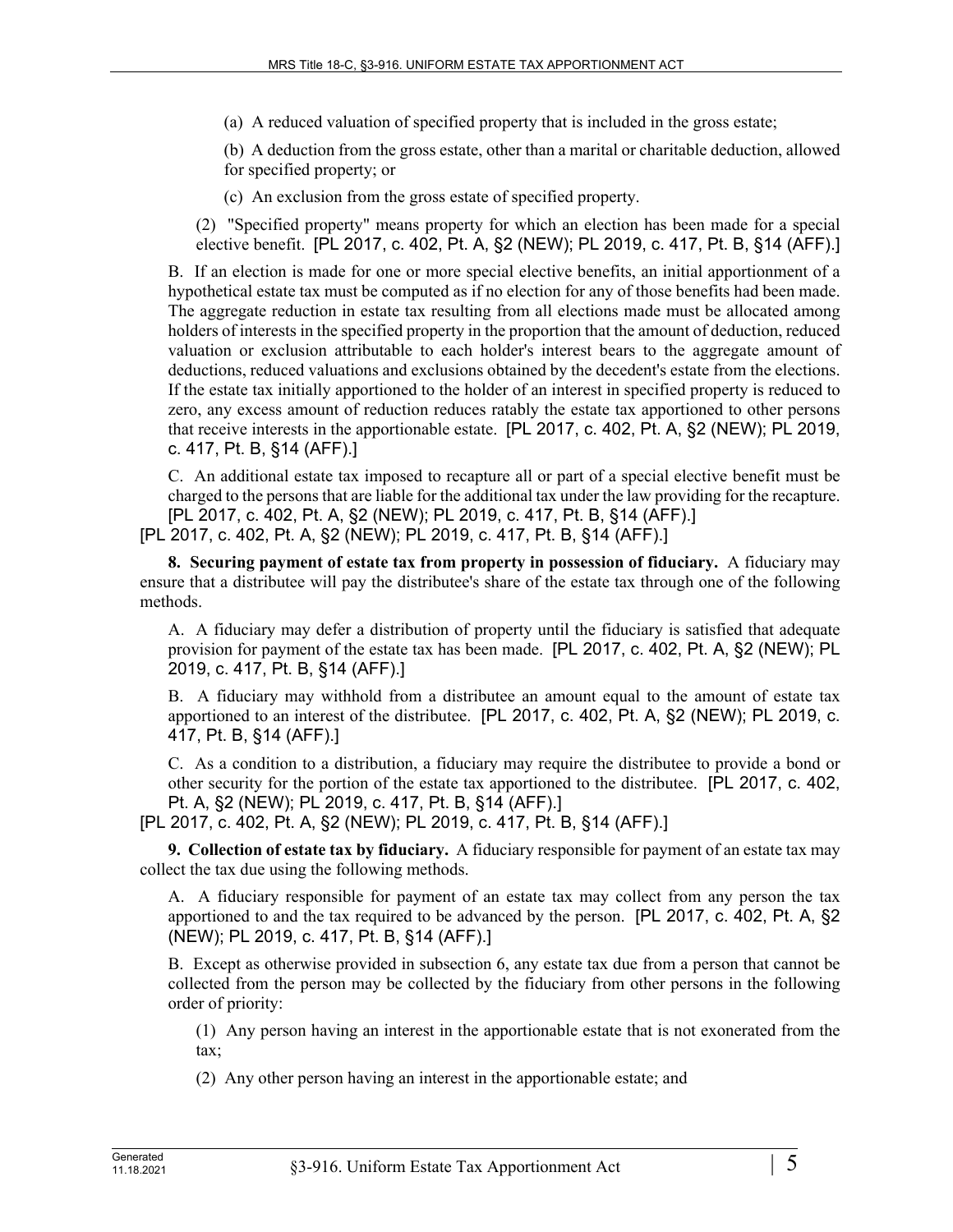(3) Any person having an interest in the gross estate. [PL 2017, c. 402, Pt. A, §2 (NEW); PL 2019, c. 417, Pt. B, §14 (AFF).]

C. A domiciliary fiduciary may recover from an ancillary personal representative the estate tax apportioned to the property controlled by the ancillary personal representative. [PL 2017, c. 402, Pt. A, §2 (NEW); PL 2019, c. 417, Pt. B, §14 (AFF).]

D. The total tax collected from a person pursuant to this section may not exceed the value of the person's interest. [PL 2017, c. 402, Pt. A, §2 (NEW); PL 2019, c. 417, Pt. B, §14 (AFF).] [PL 2017, c. 402, Pt. A, §2 (NEW); PL 2019, c. 417, Pt. B, §14 (AFF).]

**10. Right of reimbursement.** A person may obtain reimbursement of estate tax as provided in this subsection.

A. A person required under subsection 9 to pay an estate tax greater than the amount due from the person under subsection 3 or 4 has a right to reimbursement from another person to the extent that the other person has not paid the tax required by subsection 3 or 4 and a right to reimbursement ratably from other persons to the extent that each has not contributed a portion of the amount collected under subsection 9, paragraph B. [PL 2017, c. 402, Pt. A, §2 (NEW); PL 2019, c. 417, Pt. B, §14 (AFF).]

B. A fiduciary may enforce the right of reimbursement under paragraph A on behalf of the person that is entitled to the reimbursement and shall take reasonable steps to do so if requested by the person. [PL 2017, c. 402, Pt. A, §2 (NEW); PL 2019, c. 417, Pt. B, §14 (AFF).]

[PL 2017, c. 402, Pt. A, §2 (NEW); PL 2019, c. 417, Pt. B, §14 (AFF).]

**11. Action to determine or enforce section.** A fiduciary, transferee or beneficiary of the gross estate may maintain an action for declaratory judgment to have a court determine and enforce this section.

[PL 2017, c. 402, Pt. A, §2 (NEW); PL 2019, c. 417, Pt. B, §14 (AFF).]

**12. Delayed application.** The applicability of subsections 3 to 7 is governed by this subsection.

A. Subsections 3 to 7 do not apply to the estate of a decedent who dies on or within 3 years after September 1, 2019 nor to the estate of a decedent who dies more than 3 years after September 1, 2019 if the decedent continuously lacked testamentary capacity from the expiration of the 3-year period until the date of death. [PL 2019, c. 417, Pt. B, §4 (AMD).]

B. For the estate of a decedent who dies on or after September 1, 2019 to which subsections 3 to 7 do not apply, estate taxes must be apportioned pursuant to the law in effect immediately before September 1, 2019. [PL 2019, c. 417, Pt. B, §4 (AMD).]

[PL 2019, c. 417, Pt. B, §4 (AMD).]

SECTION HISTORY

PL 2017, c. 402, Pt. A, §2 (NEW). PL 2017, c. 402, Pt. F, §1 (AFF). PL 2019, c. 417, Pt. A, §7 (AMD). PL 2019, c. 417, Pt. B, §4 (AMD). PL 2019, c. 417, Pt. B, §14 (AFF).

The State of Maine claims a copyright in its codified statutes. If you intend to republish this material, we require that you include the following disclaimer in your publication:

*All copyrights and other rights to statutory text are reserved by the State of Maine. The text included in this publication reflects changes made through the First Special Session of the 130th Maine Legislature and is current through October 31, 2021. The text is subject to change without notice. It is a version that has not been officially certified by the Secretary of State. Refer to the Maine Revised Statutes Annotated and supplements for certified text.*

The Office of the Revisor of Statutes also requests that you send us one copy of any statutory publication you may produce. Our goal is not to restrict publishing activity, but to keep track of who is publishing what, to identify any needless duplication and to preserve the State's copyright rights.